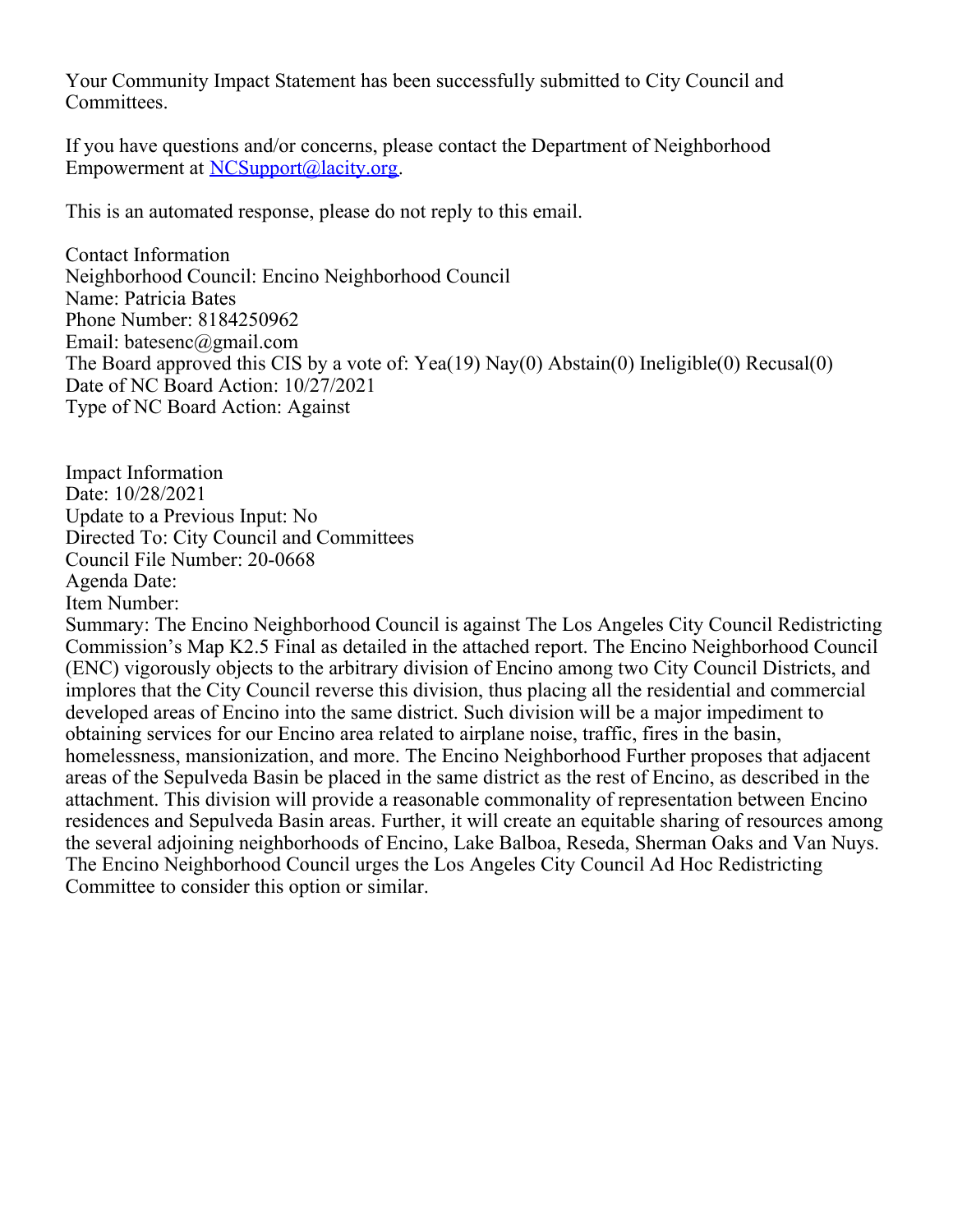## **Encino Neighborhood Council Community Impact Statement regarding the Los Angeles City Council Redistricting Commission (LACCRC) Final Map and Report ([CF 20-0668](https://cityclerk.lacity.org/lacityclerkconnect/index.cfm?fa=ccfi.viewrecord&cfnumber=20-0668)) And Creation of City Council Ad Hoc Redistricting Committee CF [21-1243](https://cityclerk.lacity.org/lacityclerkconnect/index.cfm?fa=ccfi.viewrecord&cfnumber=21-1243) October 27, 2021**

The Los Angeles City Council Redistricting Commission's Map K2.5 [Final](https://laccrc2021.org/wp-content/uploads/2021/10/City-of-LA-Plan-K2.5-Final-1.pdf) was approved on October 20, 2021 by a vote of 15 yes, 6 no. On October 28, 2021 the proposed Final [Report](https://laccrc2021.org/wp-content/uploads/2021/10/Final-Report-Draft-10.26.pdf) will be discussed by the LACCRC. Said report and map must be in the hands of the Los Angeles City Council the next day, October 29, 2021. Map K 2.5 Final, supplemented by the Final Report, divides Encino between Los Angeles City Council Districts 3 and "4 or 2" along the 101 Ventura Freeway. This will place several of our Encino residential communities, including over 10,000 residents, as well as the entire Sepulveda Basin Flood Control and Recreation Area in Council District "4 or 2". The Encino area south of the 101 Ventura Freeway has been assigned to City Council District 3.

This action dividing Encino was taken literally near the end of the final meeting of the LACCRC for setting boundaries, and the reasoning for it appears inexplicable. While the division of Encino was never even considered until that meeting, the public comment period available through the commissions link was terminated less than 18 hours after the major change was made. Neither the executive director nor staff pointed out the numerous public comments that Encino be held intact, although such comments in other areas of the city were discussed and acted on. In fact, many boundaries, especially in the San Fernando Valley, were modified seemingly based on the stridency of public and commission member comment. Recognizing the words of Los Angeles City Council President Martinez, the goal should be a map that "does right by all communities and Angelenos." The Encino Neighborhood Council accordingly supports the creation of a Los Angeles City Council Ad Hoc Redistricting Committee to evaluate and revise as necessary the plans submitted by the LACCRC to the City Council (Supports CF 21-1243).

**The Encino Neighborhood Council (ENC) vigorously objects to the arbitrary division of Encino among two City Council Districts, and implores that the City Council reverse this division, thus placing all the residential and commercial developed areas of Encino into the same district. Such division will be a major impediment to obtaining services for our Encino area related to airplane noise, traffic, fires in the basin, homelessness, mansionization, and more.**

**With respect to the Sepulveda Basin Flood Control and Recreation areas proximate to Encino's residential areas, the Encino Neighborhood Council is proposing a division of area based on input, discussions, and collaboration with adjacent Neighborhood Councils. This proposed division would place in the City Council District containing Encino's residential and commercial areas a portion of the Sepulveda Basin as follows:**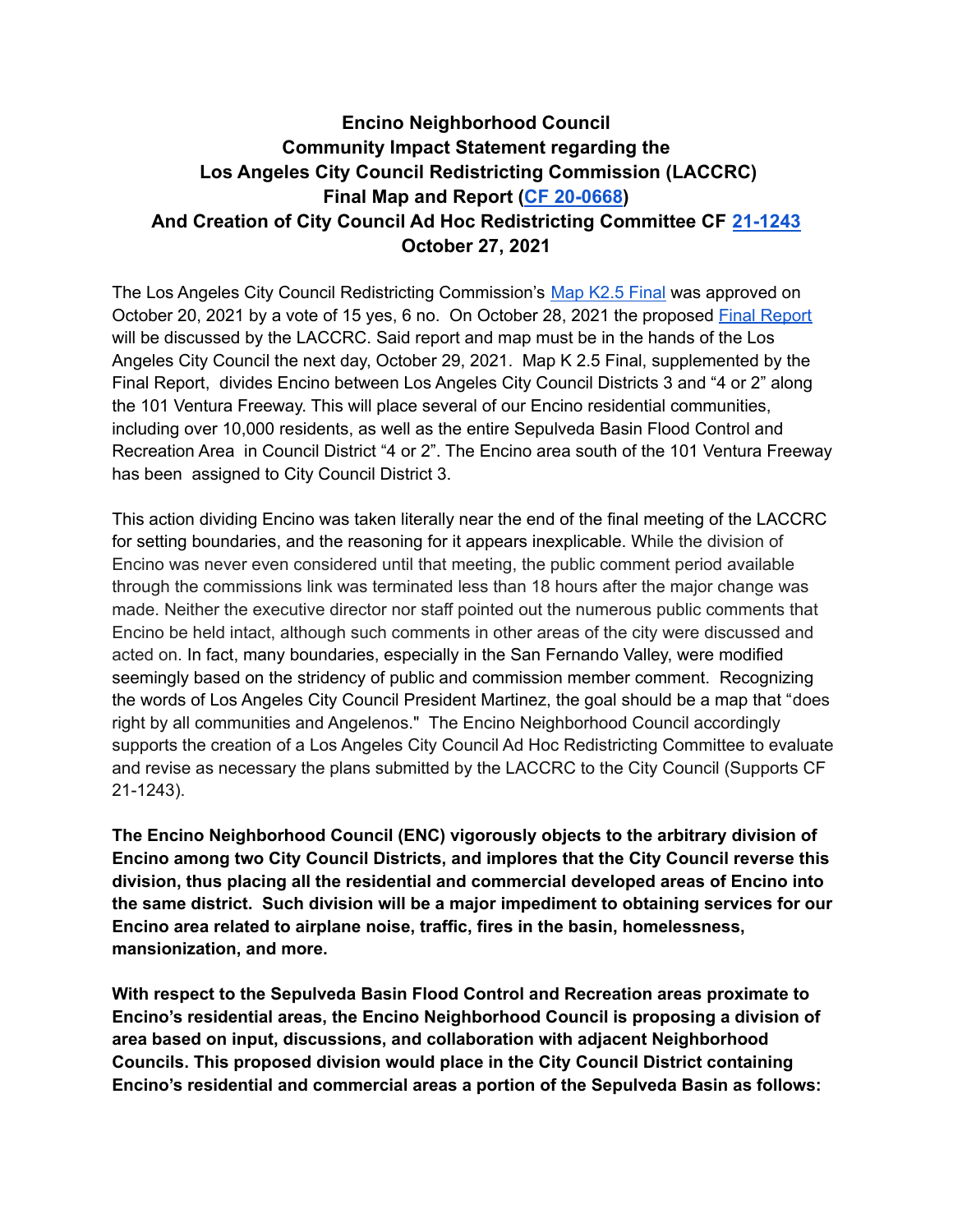**The northern boundary of the Encino area will be Victory Boulevard from Lindley Avenue to Balboa Boulevard and from Woodley Avenue to the 405 Freeway. The Section from Lindley Avenue to Balboa Boulevard will turn south on Balboa Boulevard, extending to the Los Angeles River. For the section between Balboa Boulevard and Woodley Avenue, the Council District 3 northern boundary will be the Los Angeles River from Balboa Boulevard south-east to Burbank Boulevard, extending east on Burbank Blvd. to Woodley Avenue. At Woodley Avenue the boundary will then go north to the "Wildlife Way" drive and then runs eastbound ending near the Interstate 405 Freeway. The last boundary would require a census block split. Kindly see the attached map.**

**This division will provide a reasonable commonality of representation between Encino residences and Sepulveda Basin areas. Further, it will create an equitable sharing of resources among the several adjoining neighborhoods of Encino, Lake Balboa, Reseda, Sherman Oaks and Van Nuys. The Encino Neighborhood Council urges the Los Angeles City Council Ad Hoc Redistricting Committee to consider this option or similar.**